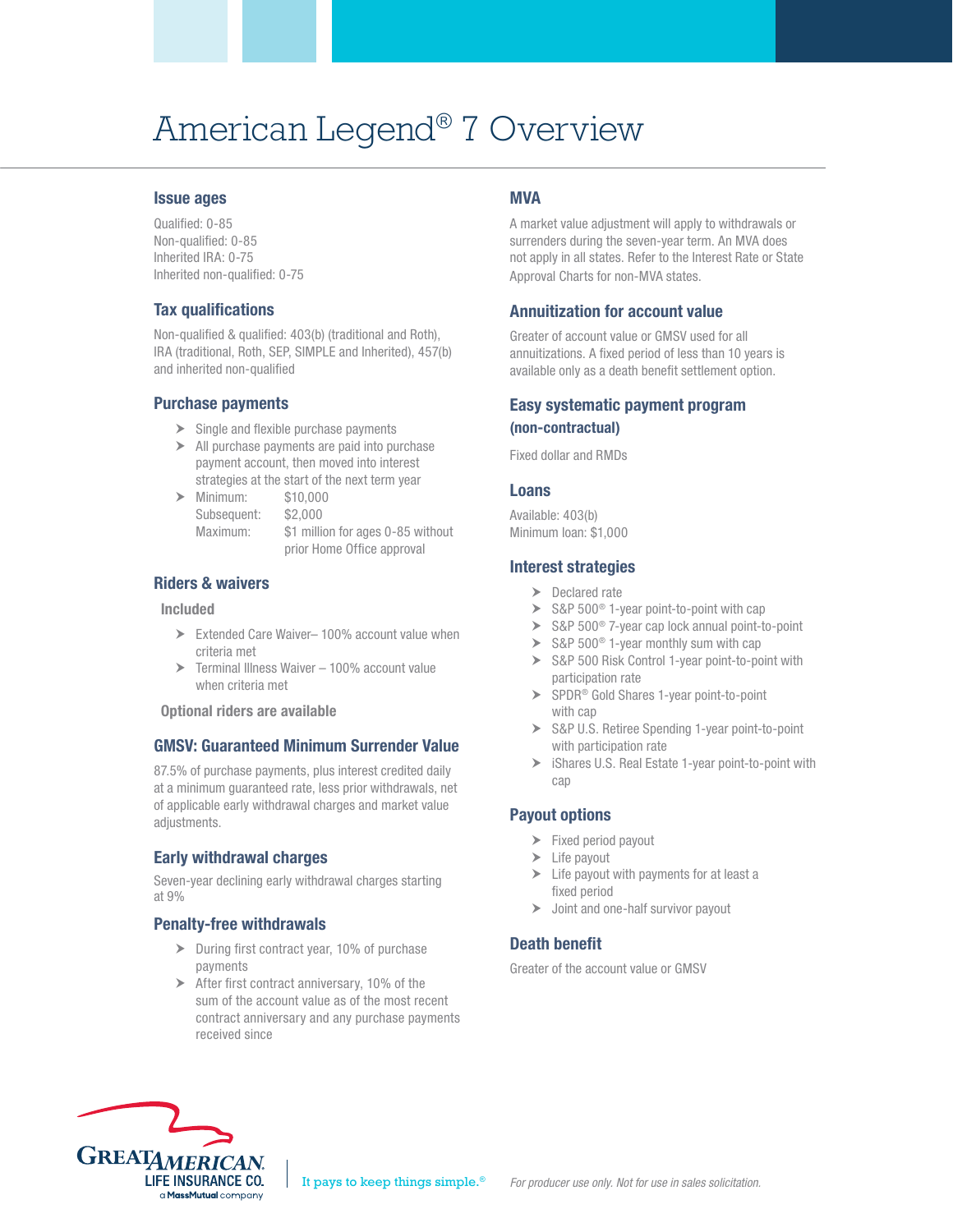| <b>Issue ages</b>                       | 0-85 (qualified); 0-85 (non-qualified); 0-75 (inherited IRA); 0-75 (inherited non-qualified)<br>Issue age is the owner's age at last birthday. For joint owners, the oldest age will be used as the issue age. If the owner is a<br>non-natural person, the age of the eldest annuitant will be treated as the age of the owner for all purposes under this contract.                                                                                                                                                                                                                                                                                                                                                    |  |  |  |  |  |  |
|-----------------------------------------|--------------------------------------------------------------------------------------------------------------------------------------------------------------------------------------------------------------------------------------------------------------------------------------------------------------------------------------------------------------------------------------------------------------------------------------------------------------------------------------------------------------------------------------------------------------------------------------------------------------------------------------------------------------------------------------------------------------------------|--|--|--|--|--|--|
| <b>Purchase payments</b>                | This product accepts multiple purchase payments for non-qualified, traditional 403(b), Roth 403(b), traditional IRA, Roth IRA, SEP<br>IRA, SIMPLE IRA, Inherited IRA, Inherited non-qualified, and 457 plan funds. Terms begin only on the 6 <sup>th</sup> and 20 <sup>th</sup> of each month.<br>Purchase payments received prior to the beginning of a term will be held in the purchase payment account until the beginning of the<br>next term. Additional purchase payments have their own interest crediting terms.<br>Minimum: Initial purchase payment: \$10,000; additional purchase payments: \$2,000<br>Maximum: \$1 million for ages 0-85 without prior Home Office approval                                 |  |  |  |  |  |  |
|                                         | Maximums apply to the total purchase payments made to all annuities from the companies of Great American Life with the same<br>owners or the same annuitants.                                                                                                                                                                                                                                                                                                                                                                                                                                                                                                                                                            |  |  |  |  |  |  |
| <b>Optional riders</b>                  | For clients seeking lifetime income payments or an enhanced death benefit, optional riders are available. Refer to the Interest Rate or<br>State Approval Charts for available riders. Please see the Rider Overviews for complete details, including terms and limitations.                                                                                                                                                                                                                                                                                                                                                                                                                                             |  |  |  |  |  |  |
| <b>Extended care</b><br>waiver rider    | To help ease the strain of certain unforeseen events, an extended care waiver is available for no additional charge. If the owner is<br>confined to a nursing home or other long-term care facility after the completion of the first contract year for at least 90 consecutive<br>days, early withdrawal charges may be waived on withdrawals up to a full surrender.<br>Not available in Massachusetts. In California, the Extended Care Waiver Rider has been replaced with the Waiver of Early Withdrawal Charges for<br>Facility Care or Home Care or Community-Based Services Rider, which provides for a waiver of early withdrawal charges under an expanded<br>variety of circumstances.                        |  |  |  |  |  |  |
| <b>Terminal illness</b><br>waiver rider | Provided that the diagnosis is rendered more than one year after the contract effective date, up to 100% of the account value can<br>be withdrawn without deduction of an early withdrawal charge if the owner or joint owner is diagnosed by a physician as having a<br>terminal illness with a life expectancy of 12 months or less. This waiver may be used only once. Not available in Massachusetts.                                                                                                                                                                                                                                                                                                                |  |  |  |  |  |  |
| <b>Interest strategies</b>              | Upon issue, the owner selects from two types of interest strategies: a declared rate strategy and indexed strategies. At the end<br>of each term, the owner has the opportunity to transfer funds among the available interest strategies. To transfer funds, the owner<br>must submit changes at least one day before the new term begins. Unless the owner transfers funds at the end of a term, funds are<br>automatically applied to the same strategy for the next term. Funds held in the seven-year strategy are automatically applied to the<br>S&P 500 <sup>®</sup> 1-year point-to-point strategy, unless the owner elects otherwise. Available strategies are subject to change at any time<br>for new sales. |  |  |  |  |  |  |
| <b>Term</b>                             | The seven-year cap lock strategy has a seven-year term. The cap is locked in for the entire seven-year term. This strategy<br>may only be selected during the first contract year.<br>$\triangleright$ All other strategies have a one-year term.<br>> With all indexed strategies, interest is credited annually on the last day of each term year.<br>> Clients may change their strategy allocations at the end of each one or seven-year term.                                                                                                                                                                                                                                                                       |  |  |  |  |  |  |
| Interest rates                          | Purchase payment account interest rate: Interest is credited daily on amounts held in this account based on an applicable<br>interest rate. This interest rate is guaranteed to be at least equal to the guaranteed minimum interest rate set out in the contract.<br>Declared interest rate: Interest is credited daily on amounts held under a declared rate strategy based on the applicable declared<br>interest rate. The current declared interest rate will not change during the strategy's term and is guaranteed to never be below the<br>guaranteed minimum declared rate set out in the contract.                                                                                                            |  |  |  |  |  |  |
|                                         | Indexed interest rate: An indexed interest rate is determined, in part, by the performance of the S&P 500 <sup>®</sup> , S&P 500 Risk Control<br>10% Index (SPXAV10P), SPDR® Gold Shares (GLD), S&P U.S. Retiree Spending Index (SPRETIRE) or the iShares U.S. Real Estate ETF<br>(IYR). Indexed interest is credited annually on the last day of each term year. Indexed strategies include:                                                                                                                                                                                                                                                                                                                            |  |  |  |  |  |  |
|                                         | > S&P 500 <sup>®</sup> 1-year point-to-point with cap<br>> S&P 500 <sup>®</sup> 7-year cap lock annual point-to-point<br>> S&P 500 <sup>®</sup> 1-year monthly sum with cap<br>> S&P 500 Risk Control 1-year point-to-point with participation rate<br>> SPDR <sup>®</sup> Gold Shares 1-year point-to-point with cap<br>> S&P U.S. Retiree Spending 1-year point-to-point with participation rate<br>> iShares U.S. Real Estate 1-year point-to-point with cap                                                                                                                                                                                                                                                          |  |  |  |  |  |  |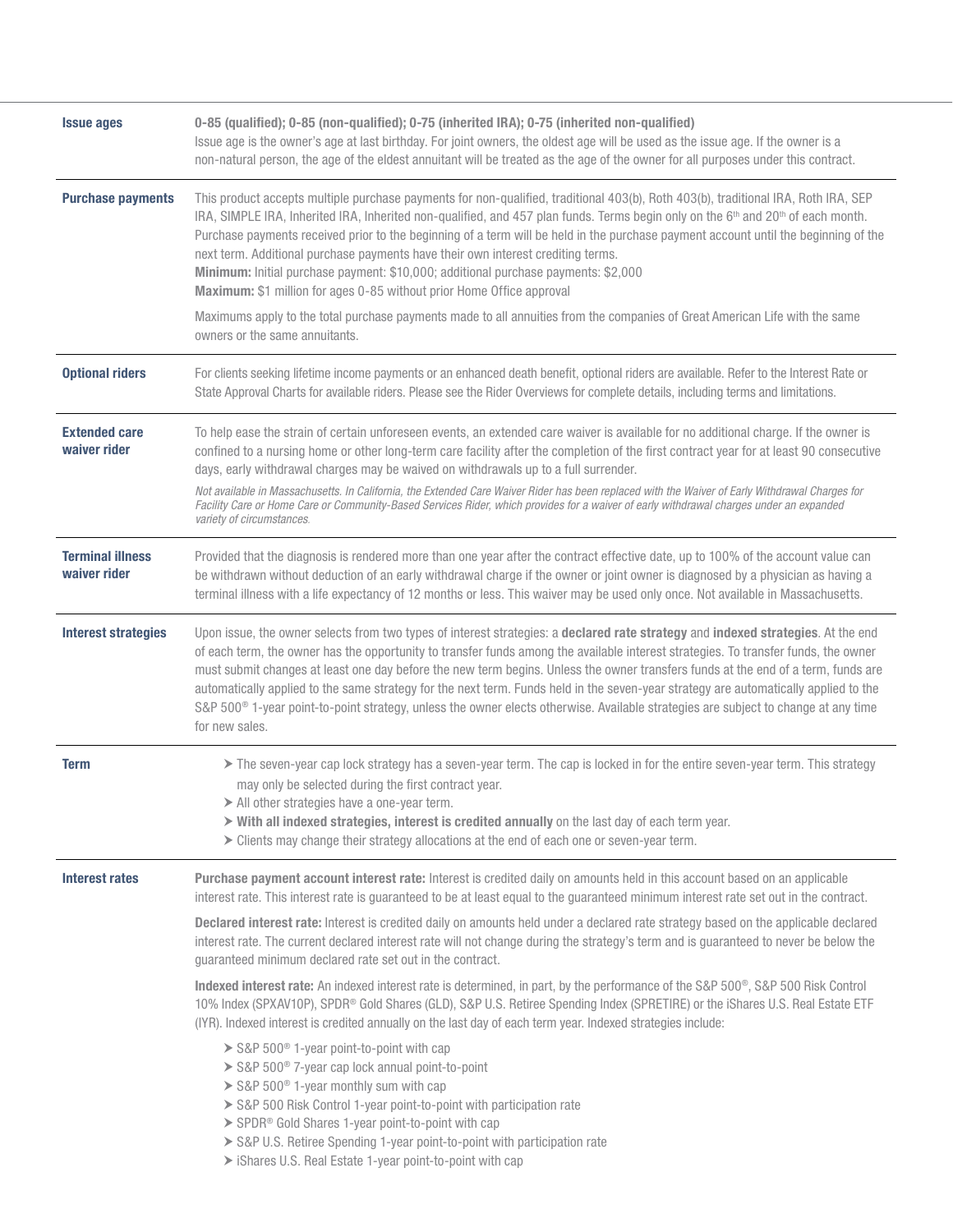| Interest rates<br>(continued)                          | Point-to-point indexed strategy: The indexed interest rate for a term year is determined by comparing the index value on the last<br>day of that term year to the value on the first day of that term year. The indexed interest rate for that term year equals the index<br>change, up to the cap or multiplied by the participation rate. The indexed interest rate will never be less than 0%.                                                                                                                                                                                   |    |                |    |    |    |    |                |       |  |
|--------------------------------------------------------|-------------------------------------------------------------------------------------------------------------------------------------------------------------------------------------------------------------------------------------------------------------------------------------------------------------------------------------------------------------------------------------------------------------------------------------------------------------------------------------------------------------------------------------------------------------------------------------|----|----------------|----|----|----|----|----------------|-------|--|
|                                                        | Monthly sum indexed strategy: The indexed interest rate for a term year is based on monthly index changes. A monthly index<br>change is determined by comparing the closing index value at the end of that month to the closing value at the beginning of that<br>month. A positive monthly change in a term year is adjusted by applying the monthly cap for that term year. The indexed interest rate<br>for a term year is the sum of the 12 adjusted monthly index changes for that term year. The credited rate will never be less than 0%.                                    |    |                |    |    |    |    |                |       |  |
|                                                        | Strategies may not be available in all states.                                                                                                                                                                                                                                                                                                                                                                                                                                                                                                                                      |    |                |    |    |    |    |                |       |  |
| <b>Account value</b>                                   | The account value equals the sum of the following values:                                                                                                                                                                                                                                                                                                                                                                                                                                                                                                                           |    |                |    |    |    |    |                |       |  |
|                                                        | Purchase payment account value: The purchase payment account value equals the purchase payments received, less amounts<br>applied to an interest strategy, less withdrawals and applicable early withdrawal charges, plus interest credited, less any applicable<br>rider fees and charges, and less any applicable premium tax or other applicable tax.                                                                                                                                                                                                                            |    |                |    |    |    |    |                |       |  |
|                                                        | Declared rate strategy value: A declared rate strategy value equals the amount applied to the declared rate strategy, less any<br>amounts withdrawn, including any applicable early withdrawal charges on those amounts, plus interest credited at the declared<br>interest rate, and less any rider fees and charges.                                                                                                                                                                                                                                                              |    |                |    |    |    |    |                |       |  |
|                                                        | Interest strategy value: An interest strategy value equals the amount applied to that strategy, less withdrawals and applicable early<br>withdrawal charges, plus indexed interest credited, and less applicable rider fees and charges.                                                                                                                                                                                                                                                                                                                                            |    |                |    |    |    |    |                |       |  |
| <b>Surrender value</b>                                 | The surrender value equals the greater of the account value less any early withdrawal charges, or the guaranteed minimum<br>surrender value.                                                                                                                                                                                                                                                                                                                                                                                                                                        |    |                |    |    |    |    |                |       |  |
| <b>Guaranteed</b><br>minimum surrender<br>value (GMSV) | The GMSV equals 87.5% of purchase payments, plus interest credited daily at a minimum guaranteed rate, less withdrawals, not<br>including amounts applied to pay early withdrawal charges or negative MVAs. The GMSV will not be less than the minimum values<br>required by each state.                                                                                                                                                                                                                                                                                            |    |                |    |    |    |    |                |       |  |
| <b>Fees</b>                                            | There are no up-front sales charges or fees.                                                                                                                                                                                                                                                                                                                                                                                                                                                                                                                                        |    |                |    |    |    |    |                |       |  |
| <b>Early withdrawal</b>                                | An early withdrawal charge is applied to surrenders and withdrawals for the first seven contract years.                                                                                                                                                                                                                                                                                                                                                                                                                                                                             |    |                |    |    |    |    |                |       |  |
| charge                                                 | <b>Contract year</b>                                                                                                                                                                                                                                                                                                                                                                                                                                                                                                                                                                | 1  | $\overline{2}$ | 3  | 4  | 5  | 6  | $\overline{7}$ | $8+$  |  |
|                                                        | <b>Early withdrawal charge</b>                                                                                                                                                                                                                                                                                                                                                                                                                                                                                                                                                      | 9% | 8%             | 7% | 6% | 5% | 4% | 3%             | $0\%$ |  |
| <b>Market value</b><br>adjustment                      | During the first seven contract years, a market value adjustment (or MVA) will apply if the contract is surrendered or a withdrawal<br>above the free withdrawal allowance is taken.                                                                                                                                                                                                                                                                                                                                                                                                |    |                |    |    |    |    |                |       |  |
|                                                        | An MVA is an adjustment to the contract values based on how market interest rates have changed since the purchase payment was<br>received. If interest rates have gone up, the adjustment will be negative and may decrease contract values. If interest rates have<br>gone down, the adjustment may be positive and may increase contract values. The amount subject to the adjustment is the portion<br>of the account value withdrawn after the 10% free withdrawal allowance. This amount is then multiplied by the MVA factor.                                                 |    |                |    |    |    |    |                |       |  |
|                                                        | A positive MVA will never be more than the early withdrawal charge that would apply to the withdrawal or surrender. A negative<br>MVA, together with the early withdrawal charge, will never reduce the account value by more than an amount equal to two times<br>that charge.                                                                                                                                                                                                                                                                                                     |    |                |    |    |    |    |                |       |  |
| <b>Free withdrawal</b><br>allowance                    | During the first contract year, 10% of the purchase payments may be withdrawn without an early withdrawal charge. After the first<br>contract year, 10% of the sum of the account value on the most recent contract anniversary, plus any purchase payments received<br>since, may be withdrawn without an early withdrawal charge. The sum of all previous withdrawals during the same contract year<br>will be subtracted to determine the amount available. This free withdrawal allowance is not cumulative, and unused amounts do not<br>carry over to the next contract year. |    |                |    |    |    |    |                |       |  |